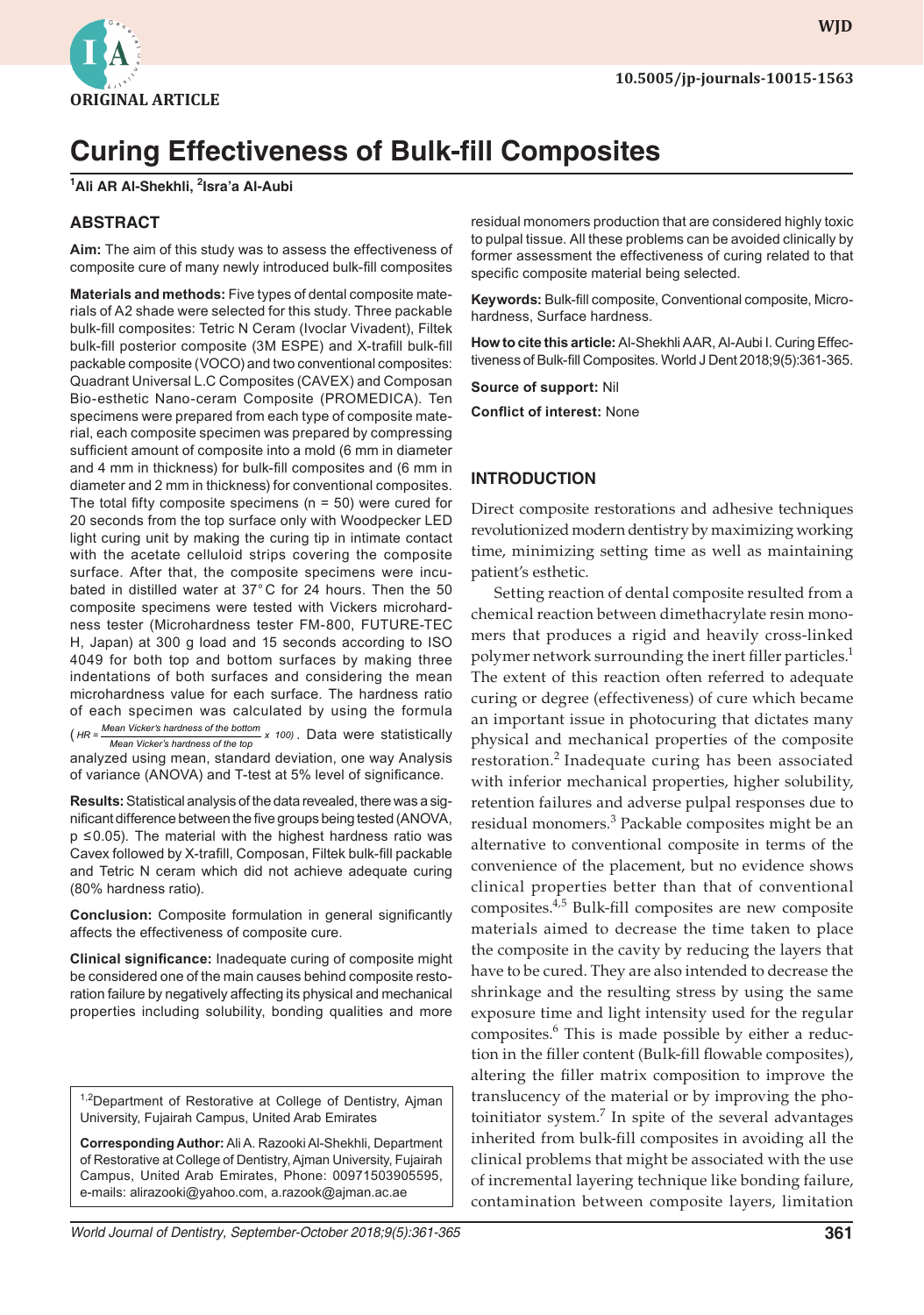to access in the small cavities leads to difficulty in placement, time-consuming including placement of the composite in increments and curing it, ${}^{8}$  there are many disadvantages associated with the use of bulk-fill composites ranging from shrinkage stress that might be more when bulk-fill composites are used, to incomplete polymerization of these composites in relatively deep cavities<sup>9</sup> probably because of light intensity reduction as the light penetrates through the thickness of the restorative material (4–5 mm for a single composite increment) as a result of its scattering, absorption, and reflection by the restoration, thus, decreasing the degree of cure at the bottom surface and its adverse effect on the general properties of the bulk-fill restorations that tend to be similar or lower than the traditional composites even when cured in 2 mm thickness.<sup>7</sup>

The degree of composite cure may be evaluated in two ways direct and indirect. Direct ways that evaluate the degree of composite cure, such as infrared spectroscopy and laser Raman spectroscopy, have not been considered for routine use since these ways are considered complicated $10$  in comparison with indirect ways like visual, scrapping and microhardness testing. Incremental microhardness testing has been shown to be an effective way to assess the degree of curing.<sup>11</sup> Hardness ratio is equal to bottom divided by top multiplied by 100. A hardness ratio (HR) above 80% has been suggested as a minimum threshold accepted value.<sup>12</sup> Briefly, the minimum acceptable Hardness ratio is that the bottom surface can be about 80% of the upper hardness value to consider that the composite is being adequately cured.

 The aim of the current study was to assess the degree (effectiveness) of composite cure of bulk-fill (4 mm thickness composite specimen) and traditional composites (2 mm thickness composite specimen) by using Vicker's micro-hardness testing devise and micro-hardness bottom to top ratio (HR).

# **MATERIALS AND METHODS**

Five types of direct composite restorative materials (A2) shade was selected in the current study. Three packable bulk-fill composites: Tetric N Ceram (Ivoclar Vivadent AG, Schaan/Liechtenstein), Filtek Bulk fill Posterior composite (3M ESPE, USA) and X-trafill Bulk-fill packable composite (VOCO, Germany) and two traditional composites: Quadrant Universal L.C Composites (CAVEX, Netherlands) and Composan Bio-esthetic Nano-ceram Composite (PROMEDICA, Germany). Ten specimens were prepared from each type of composite resin brand, each composite specimen was prepared by compressing a sufficient amount of composite into a metal mold (inner diameter was 6 mm, and thickness was 4mm) for bulk-fill

composites and (inner diameter was 6 mm and thickness was 2 mm) for traditional composites (Fig. 1). The composite material was placed in the mold with a plastic instrument and pressed between two cover slides and two acetate celluloid strips in between. Any excess material was extruded by a gentile pressure hand to ensure that the exposed surface of the composite was flat and parallel to the surface of the mold. The total fifty composite specimens (n = 50) were cured for 20 seconds at 1700 mW/cm<sup>2</sup> (calibrated always with radiometer before each curing procedure) from the top surface only with Woodpecker LED light curing unit (Guilin, Guangxi, China) by making the curing tip end in intimate contact with the acetate celluloid strips covering the composite surface. After that, the composite samples were stored in distilled water at 37°C for 24 hours. Then the 50 composite specimens were tested with Vickers microhardness tester (Microhardness tester FM-800, FUTURE-TEH, Japan) at 300 g weight for 15 seconds according to ISO  $4049<sup>13</sup>$  for the top and bottom surfaces by making three indentations of both surfaces and considering the mean microhardness value for each surface. Each specimen placed on the stage of the micro-hardness tester and a magnification of 40 X was used to bring the center of the composite disc into focus to locate a smooth surface, devoid of voids or other irregularities. The indenter was automatically moved to indent the specimens, indentations were made on top and the bottom surface of each specimen and Vicker's hardness number (VHN) was calculated accordingly (Fig. 2).

The hardness ratio of each specimen was calculated by using the formula  $(HR = \frac{Mean \text{ Vicker's hardness of the bottom}}{Mean \text{ Vicker's hardness of the top}} \times 100)$ . Data were statistically analyzed using mean, standard deviation, One Way ANOVA and T-test at 5% level of significance.



**Fig. 1:** The metal mold of 6 mm in diameter and 4 mm in thickness used with bulk-fill composites in this study with a small groove indicating the top surface

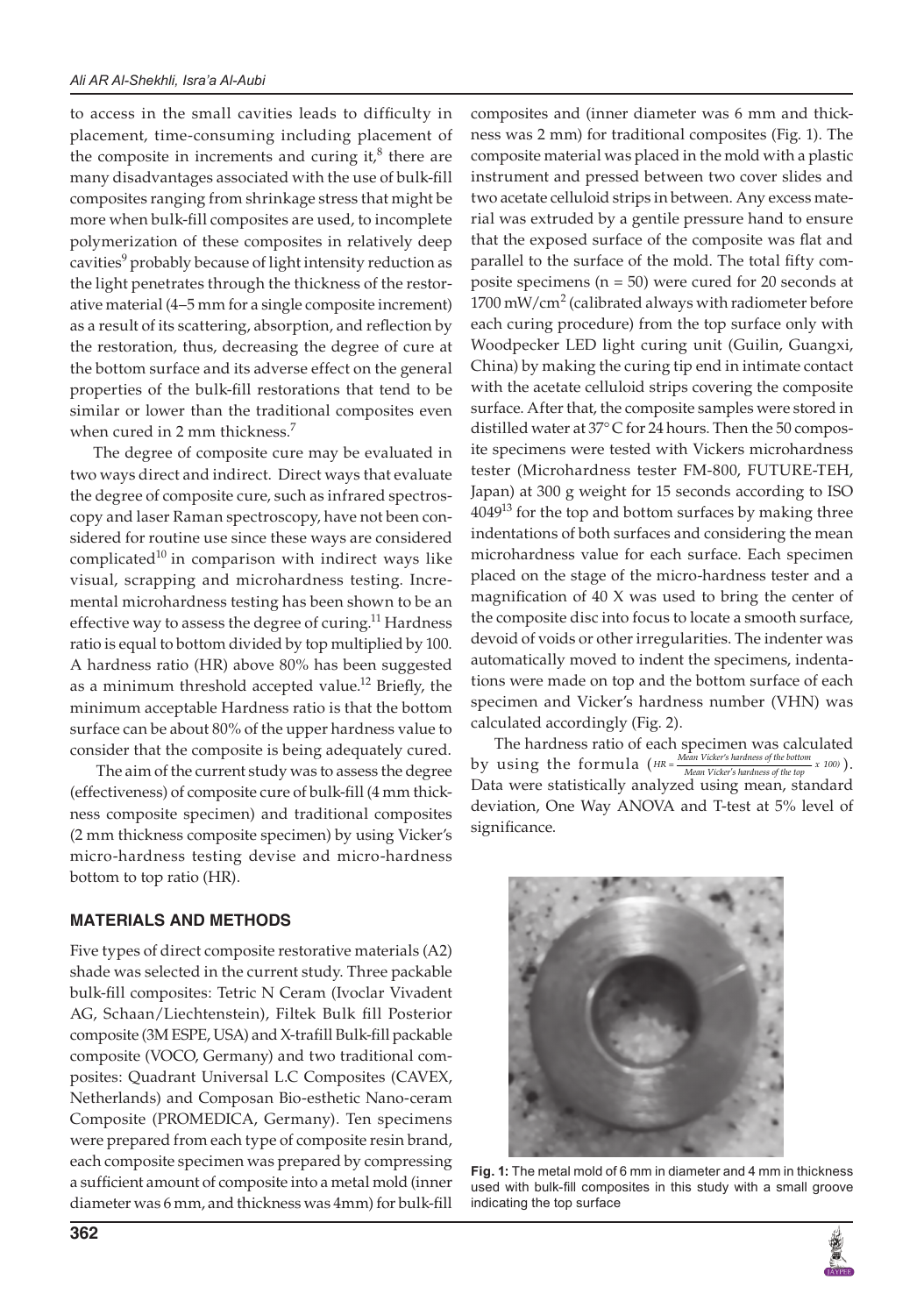

**Fig. 2:** Surface indentation on composite specimen surface under magnification of 40X

#### **RESULTS**

Mean VHN and standard deviation at the top, bottom and mean hardness ratio of the five composite groups being tested in this study are listed in Table 1. Graph 1 represents mean VHN at the top, bottom and mean hardness ratio of the five composite groups being tested.

One-way analysis of variance (ANOVA) for hardness ratios of all the five composite groups being tested revealed that there was a statistically significant difference ( $p \le 0.05$ ) in hardness ratios as shown in Table 2.

Further analysis of the data with t-test indicated that there was a statistically significant difference in hardness ratios between all the 10 pairs of the five groups ( $p \le 0.05$ ) except between pairs no. 2, 4, 5, 7 and 9 that showed no significant differences between them (Table 3).

#### **DISCUSSION**

Surface micro-hardness and depth of cure are considered to be important physical properties of resin composites and play a significant role in the final clinical success of any composite restoration. The possibility of insufficient monomer conversion and the limitations of depth of curing are considered serious problems associated with

| <b>Table 1:</b> Mean VHN and standard deviation at the top, bottom |
|--------------------------------------------------------------------|
| and mean hardness ratio of the five composite groups               |

|           | and model naranced ratio or the five composite groups |                     |                |        |       |
|-----------|-------------------------------------------------------|---------------------|----------------|--------|-------|
| Groups    | G1                                                    | G2                  | G <sub>3</sub> | G4     | G5    |
| Composite | Composan Cavex                                        |                     | ЗM             | Tetric | Voco  |
|           |                                                       | Top                 |                |        |       |
| Mean      | 59.38                                                 | 52.44               | 63.18          | 50.99  | 92.28 |
| <b>SD</b> | 6.19                                                  | 4.99                | 7.59           | 3.54   | 7.29  |
|           |                                                       | <b>Bottom</b>       |                |        |       |
| Mean      | 46.99                                                 | 47.4                | 49.58          | 27.22  | 80.62 |
| SD        | 2.92                                                  | 3.41                | 8.6            | 3.85   | 5.79  |
|           |                                                       | Hardness ratio (HR) |                |        |       |
| Mean      | 79.95                                                 | 90.86               | 79.83          | 53.61  | 87.53 |
| <b>SD</b> | 10.56                                                 | 8.25                | 17.19          | 8.82   | 5.85  |

*World Journal of Dentistry, September-October 2018;9(5):361-365* **363**



*Curing Effectiveness of Bulkfill Composites* 

**Graph 1:** Mean VHN at the top, bottom and mean hardness ratio of the five composite groups being tested

photo-polymerized resin composites.<sup>14</sup> Depth of cure measurements has shown an indication to the clinical aspects of composite curing.<sup>15</sup> With the newer bulk-fill composites that are specifically designed to be placed in increments of 4mm might not achieve adequate depth of cure.

Several factors related to composite formulation were reported to affect the surface hardness of a resin composite restorative material. It was reported that the size and distribution of filler particles have a significant effect on some physical and mechanical properties, including surface hardness.<sup>16</sup> It was also mentioned that other parameters such as particle shape and density, monomer type and ratio, the degree of polymers crosslinking, and

**Table 2:** One-way analysis of variance (ANOVA) for hardness ratios of all the five composite groups

| Source                 | SS                                   | df | MS.         | F | D       |
|------------------------|--------------------------------------|----|-------------|---|---------|
| Between-<br>treatments | 8575.9032  4  2143.9758  18.25192  < |    |             |   | 0.00001 |
| Within-<br>treatments  | 5285.96                              |    | 45 117 4658 |   |         |
| Total                  | 13861.8632 49                        |    |             |   |         |

| <b>Table 3:</b> t-test of the hardness ratio between |
|------------------------------------------------------|
| different pairs of the five groups                   |

| Pair No. | Pair of groups | t         | Critical value |  |
|----------|----------------|-----------|----------------|--|
|          |                |           | 2.101          |  |
| 1        | G1 X G2        | $-2.5742$ | Sig.           |  |
| 2        | $G1 \times G3$ | 0.0188    | Not sig.       |  |
| 3        | G1 X G4        | 6.0537    | Sig.           |  |
| 4        | G1 X G5        | $-1.985$  | Not sig.       |  |
| 5        | $G2 \times G3$ | 1.829     | Not sig.       |  |
| 6        | $G2 \times G4$ | 9.7516    | Sig.           |  |
| 7        | G2 X G5        | 1.0405    | Not sig.       |  |
| 8        | G3 X G4        | 4.2909    | Sig.           |  |
| 9        | G3 X G5        | $-1.3406$ | Not sig.       |  |
| 10       | G4 X G5        | $-10.130$ | Sig.           |  |
|          |                |           |                |  |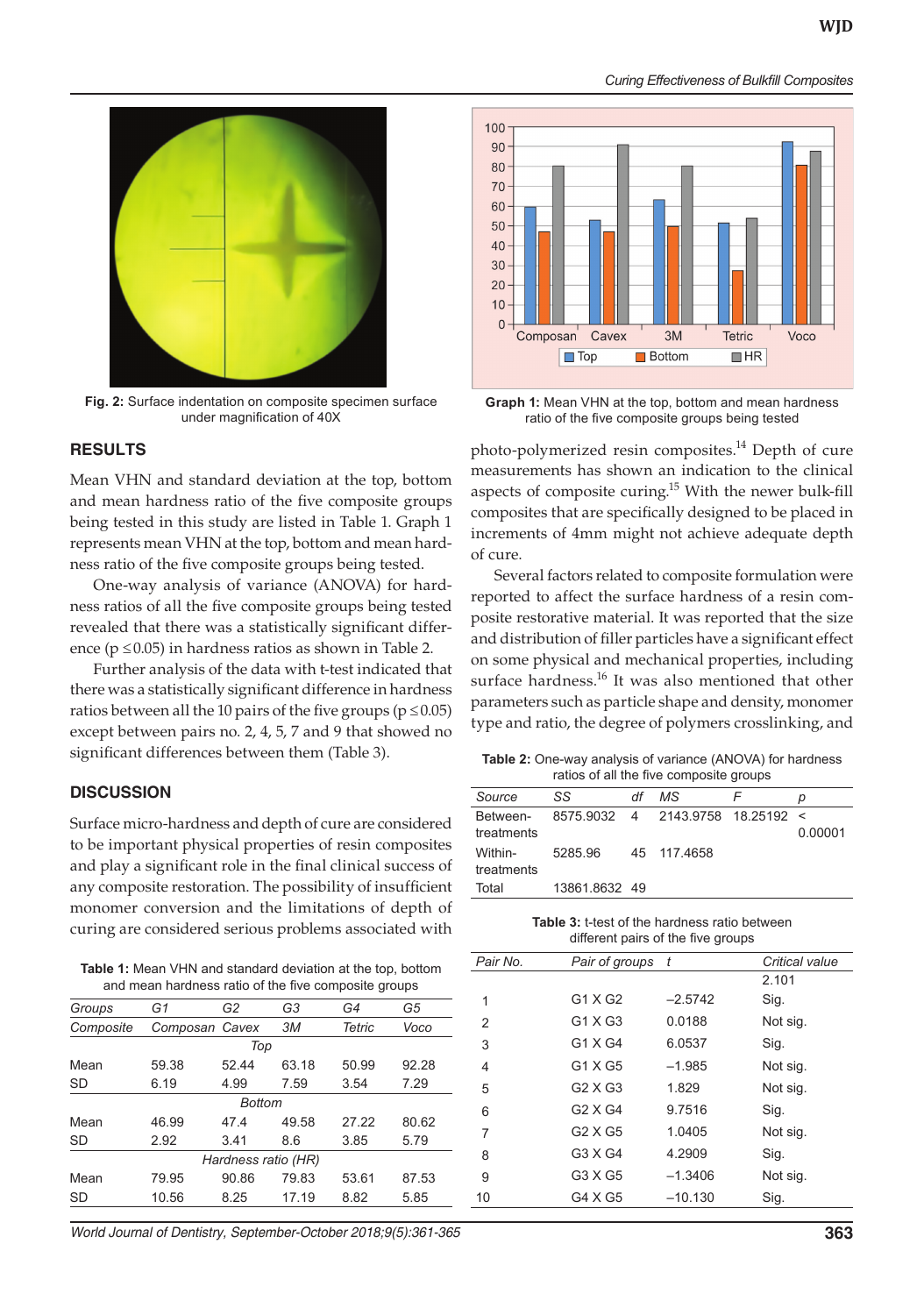photo-initiators seem to have a significant influence on surface hardness.<sup>17</sup> The findings of this study indicated that, there was a strong relationship between hardness, hardness ratio and the amount of filler loading by volume (Table 4) since Voco composite used in this study exhibited the highest hardness values and hardness ratio and was the highest composite in the amount of filler loading (70.1% by volume) on one hand and Tetric composite in this study exhibited the lowest hardness values and hardness ratio and was the lowest composite in the amount of filler loading (53–55% by volume) on the other hand and the other three composites being tested in this study showed intermediate hardness values and hardness ratios related to their intermediate amount of filler loading by volume (56- 60% ) (Table 4). Bulk-fill composites consist of ceramic fiber resin incorporated into the elongated filler network of about 100 nm in length.These materials have an increased depth of cure of up to  $5 \text{ mm}^{18}$  They are composed of light cured, dimethacrylate resins with a higher percentage of irregular (a mixture of irregular particles and glass rods) or porous fillers loading <sup>19</sup> in these composite resins varies from 60-80% by volume (Table 4). The ceramic fiber resin and glass rods might be the main source of light transmission through the bulk of the material in addition to the improved photo-initiator system of such composites.<sup>7</sup> As a general observation in this study, and regardless the character of the composite whether bulk fill or conventional, four out of the five composites being tested in this study, have approximately achieved the minimum accepted effectiveness of composite cure through their hardness ratios (Two of them approximately 80%) in spite of the differences in composite specimen thickness between conventional and bulk filled composites by 2 mm. Tetric N ceram in this study, has failed to achieve the minimum accepted effectiveness of composite cure through its hardness ratio (53.61%) that might be attributed mainly to the very low mean VHN of the bottom surfaces (Table 1) in comparison with the top VHN means indicating that the light intensity was inadequate to cure the bottoms of the specimens within

the 20 seconds time interval ( although the recommended curing time by the manufacturer is 20 seconds when light intensity output  $\geq 500$  mW/cm<sup>2</sup> and 10 seconds when light intensity output ≥1000 mW/cm<sup>2</sup>) due to high composite resistance to light penetration since there was no possibility for light intensity fluctuations in photo-curing between the groups or individual specimens of specific group because of continuous calibration with radiometer before any curing procedure. The reduced light intensity reaching the bottom surfaces of tetric N ceram bulk-fill composite might be related to the incorporation of barium aluminum silicate glass and spherical mixed oxides in its filler composition as mentioned in Table 4. Clinically there are two options to overcome this problem either by using it in 2 mm composite increments and to be treated clinically as conventional composites and in this way it will not be eligible to continue as bulk-fill composite or by doubling or tripling the curing time (40–60 seconds for 4 mm composite increment) from buccal or the lingual/palatal aspects beside the occlusal after removing the matrix, if no Bluephase polymerization light was used or the light probe cannot be ideally positioned as recommended from manufacturer's instructions or combination of both approaches. Because of ivocerin new photoinitiator incorporated in the material as polymerization booster (manufacturer's data) has failed to achieve adequate curing for the specimens bottom surfaces and our findings were not in agreement with the findings of Moszner<sup>20</sup> who stated that "Ivocerin gives a depth of cure of up to 4mm and a less curing time of 10 seconds  $(>1,000 \text{ mW/cm}^2)'$ . Our findings also were not in agreement with the findings of Al-Mansour<sup>21</sup> in the mean hardness ratio obtained for Tetric N Ceram composite material in their study (83.6) which achieved the adequate minimum degree of curing. However, our date agreed with the Garcia<sup>22</sup> who stated that "All materials tested had significantly less depth of cure than either manufacturers' claims or ISO 4049 scrape test results". The only possible excuse for tetric N ceram for not achieving the minimum accepted effectiveness of composite cure in our study is that, the ivocerin new

| Property                         | Composan                                        | Cavex                                                       | ЗM                                                                                                                                                                              | Tetric                                                                                  | Voco                     |
|----------------------------------|-------------------------------------------------|-------------------------------------------------------------|---------------------------------------------------------------------------------------------------------------------------------------------------------------------------------|-----------------------------------------------------------------------------------------|--------------------------|
| Filler vol %                     | 56%                                             | 60%                                                         | 58.4%                                                                                                                                                                           | $53 - 55%$                                                                              | 70.1%                    |
| Filler size                      | Not mentioned                                   | Microfill                                                   | Nanofill                                                                                                                                                                        | Nanofill                                                                                | Microfill                |
| Filler type and<br>particle size | Special Nano<br>and Ceramic filler<br>particles | Silica, silicate<br>glass and fluoride<br>containing filler | 20 nm silica filler,<br>zirconia filler, an<br>aggregated zirconia/<br>silica cluster filler, ytterbium<br>tri-fluoride filler consisting<br>of agglomerate 100 nm<br>particles | Barium aluminium<br>silicate glass,<br>Ytterbium Fluoride.<br>spherical mixed<br>oxides | SiO2, glass,<br>oxide    |
| Resin type                       | Not mentioned                                   | Methacrylate-based<br>monomers                              | AUDMA, UDMA and 1,<br>12-dodecane-DMA                                                                                                                                           | Bis-GMA, UDMA,<br>Bis-EMA                                                               | Bis-GMA,<br>UDMA, TEGDMA |

**Table 4:** Comparison of materials properties provided by manufacturers